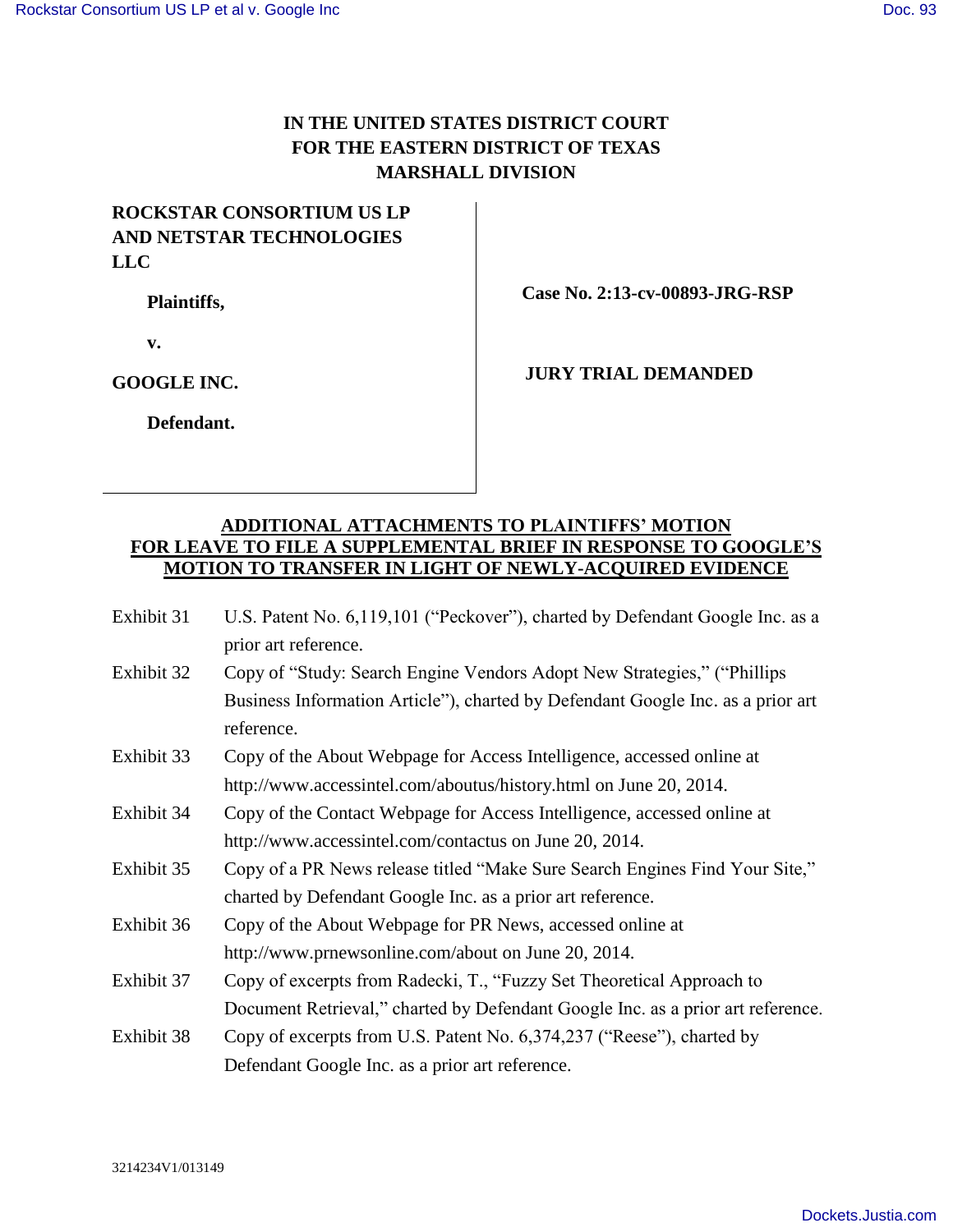| Exhibit 39 | Copy of excerpts from a news release titled "Microsoft Acquires LinkExchange to    |
|------------|------------------------------------------------------------------------------------|
|            | Greatly Expand Small-Business Services from MSN," accessed online at               |
|            | http://www.microsoft.com/en-us/news/press/1998/nov98/linkpr.aspx on June 20,       |
|            | 2014.                                                                              |
| Exhibit 40 | Copy of a Submit-It! Company Overview Page, charted by Defendant Google Inc.       |
|            | as a prior art reference.                                                          |
| Exhibit 41 | Copy of excerpts from U.S. Patent No. 5,886,683 ("Tognazzini"), charted by         |
|            | Defendant Google Inc. as a prior art reference.                                    |
| Exhibit 42 | Copy of excerpts from Turpeinen, M. et al., "Architecture for Agent-Mediated       |
|            | Personalised News Services," charted by Defendant Google Inc. as a prior art       |
|            | reference.                                                                         |
| Exhibit 43 | Copy of a news release titled "Ybrant buys Lycos for \$36 Million," accessed       |
|            | online at http://www.ybrantdigital.com/corpimages/ybrant-buys-lycos.pdf on         |
|            | June 20, 2014.                                                                     |
| Exhibit 44 | Copy of a news article titled "Blucora Disputes Claims of Illicit Search Traffic," |
|            | accessed online at http://seattletimes.com/                                        |
|            | html/businesstechnology/2022939043_blucoragothamxml.html on June 20, 2014.         |
| Exhibit 45 | Copy of Wilms, G., "A Natural Language Interface for Intelligent Document          |
|            | Information and Retrieval System," charted by Defendant Google Inc. as a prior     |
|            | art reference.                                                                     |
| Exhibit 46 | Copy of excerpts from a Notice of Subpoena directed to Bruce E. Garlick, Esq.,     |
|            | served by Defendant Google Inc. on June 5, 2014.                                   |
| Exhibit 47 | Copy of excerpts from a Notice of Subpoena directed to Garlick & Markison,         |
|            | served by Defendant Google Inc. on June 5, 2014.                                   |
| Exhibit 48 | Copy of excerpts from a Notice of Subpoena directed to Vernon E. Williams,         |
|            | served by Defendant Google Inc. on June 5, 2014.                                   |
| Exhibit 49 | Copy of excerpts from a Notice of Subpoena directed to Frederick Caldwell          |
|            | Livermore, served by Defendant Google Inc. on June 6, 2014.                        |
| Exhibit 50 | Copy of excerpts from a Notice of Subpoena directed to Richard Prescott Skillen,   |
|            | served by Defendant Google Inc. on June 6, 2014.                                   |
| Exhibit 51 | Copy of excerpts from a Notice of Subpoena directed to Blucora, served by          |
|            | Defendant Google Inc. on June 10, 2014.                                            |
| Exhibit 52 | Copy of excerpts from a Notice of Subpoena directed to Conde Nast Publications,    |
|            | served by Defendant Google Inc. on June 10, 2014.                                  |
| Exhibit 53 | Copy of excerpts from a Notice of Subpoena directed to The Walt Disney             |
|            | Company, served by Defendant Google Inc. on June 10, 2014.                         |